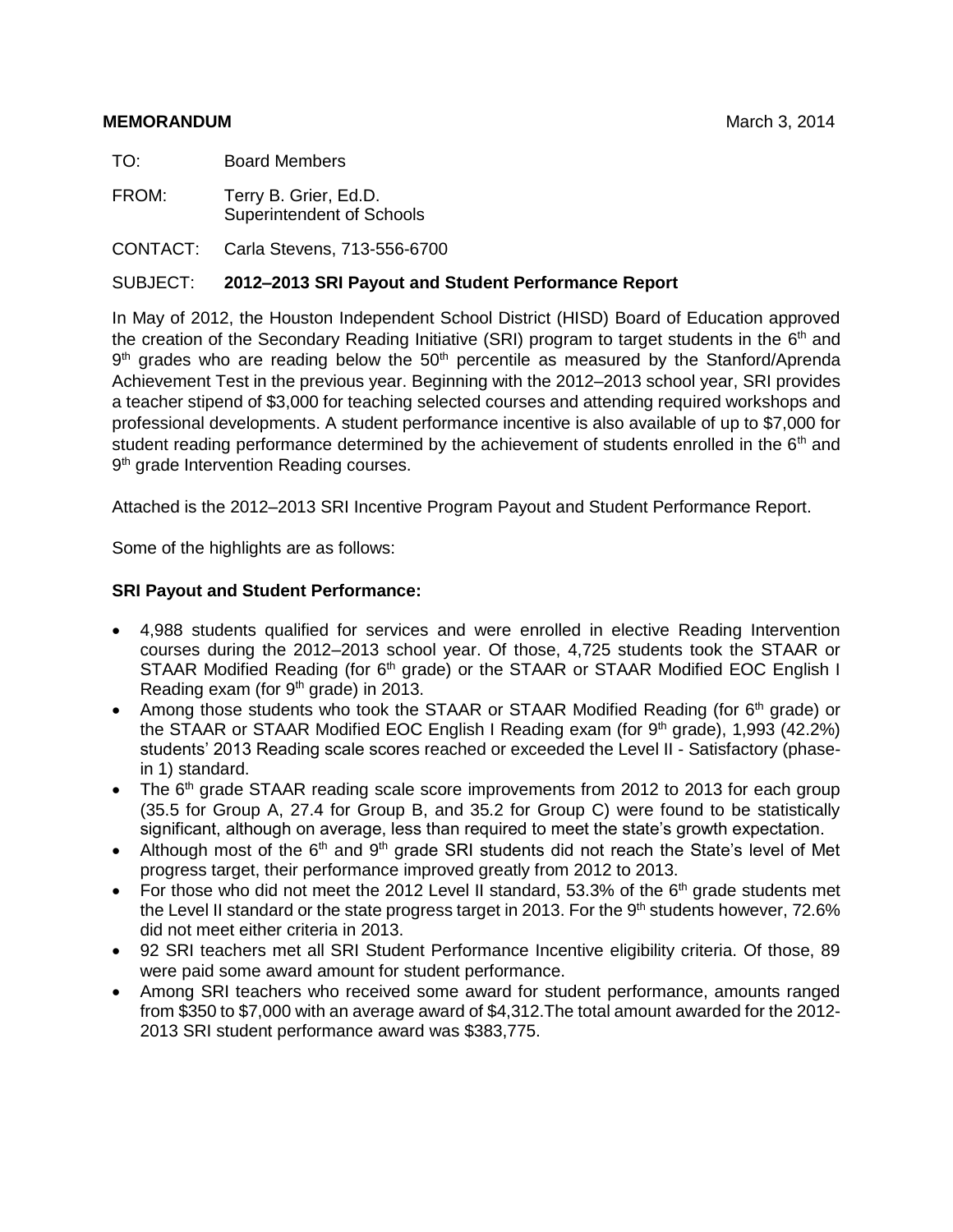#### **Administrative Response:**

Human Resource Department: The SRI results are mixed with most  $6<sup>th</sup>$  grade and  $9<sup>th</sup>$  grade student not reaching the Met progress target. The administration will closely monitor the results of the second year program before committing to the 14–15SY.

Curriculum Department: To improve the achievement of students participating in the Secondary Reading Initiative, the Curriculum Department has taken the following steps:

- Classroom libraries were purchased for each SRI teacher to be used during independent reading time. (Spring 2013)
- Held middle and high school session for principals to provide information and address questions. (Spring 2013)
- Revised the grade 6 and 9 curriculum to address Reading Elective standards instead of Grade 6 ELA and Grade 9 English I standards. The curriculum format is prescriptive to provide more guidance for new teachers. (Summer 2013)
- Revised teacher training to include greater emphasis on comprehension and vocabulary. (Summer 2013)
- Professional Development stipend eligibility requirements were revised to include an end-ofcourse assessment to show mastery of professional development content. (Summer 2013)
- Presented a session at the Summer Leadership Institute to inform campus leaders about the Secondary Reading Initiative. The session focused on the rationale for the initiative, the selection guidelines for teachers and students, and the curriculum. (Summer 2013)
- Offered a choice of instructional formats for Tier III students. Principals could select LANGUAGE! for Tier III students or they could integrate Tiers II and III and use the district's SRI curriculum. Teachers went to training on how to differentiate the SRI curriculum for Tier III students (additional time, smaller instructional groups). (Fall 2013)
- Presented at Principal Meeting on SRI curriculum and recruitment. The goal was to build campus leader capacity to support and monitor instruction. The importance of recruiting experienced reading teachers was stressed. In 2012–2013 the SRI Teacher Distribution by EVAAS Group indicated that 59.3% of Grade 9 teachers and 18.6% of Grade 6 teachers were in the Below Average Teacher Effectiveness group (-1.0 or LESS). The Average Teacher Effectiveness group (-0.99 – 0.99) included 60.5% of Grade 6 teachers and 33.3 % of Grade 9 teachers. (November 2013)
- Second year teachers were provided with 22.5-hours of advanced training. (Fall/Spring 2013- 2014)
- Professional Development stipend eligibility requirements were revised to include an end-ofcourse assessment to show mastery of professional development content. (Summer 2013)
- Grades 6, 7, and 9 curriculums are being revised to assist teachers with differentiation. The focus of the curriculums is addressing gaps in students' literacy knowledge. (Spring 2014)

Tung B. Quin

**Attachment** 

cc: Superintendent's Direct Reports Chief School Officers School Support Officers **Principals**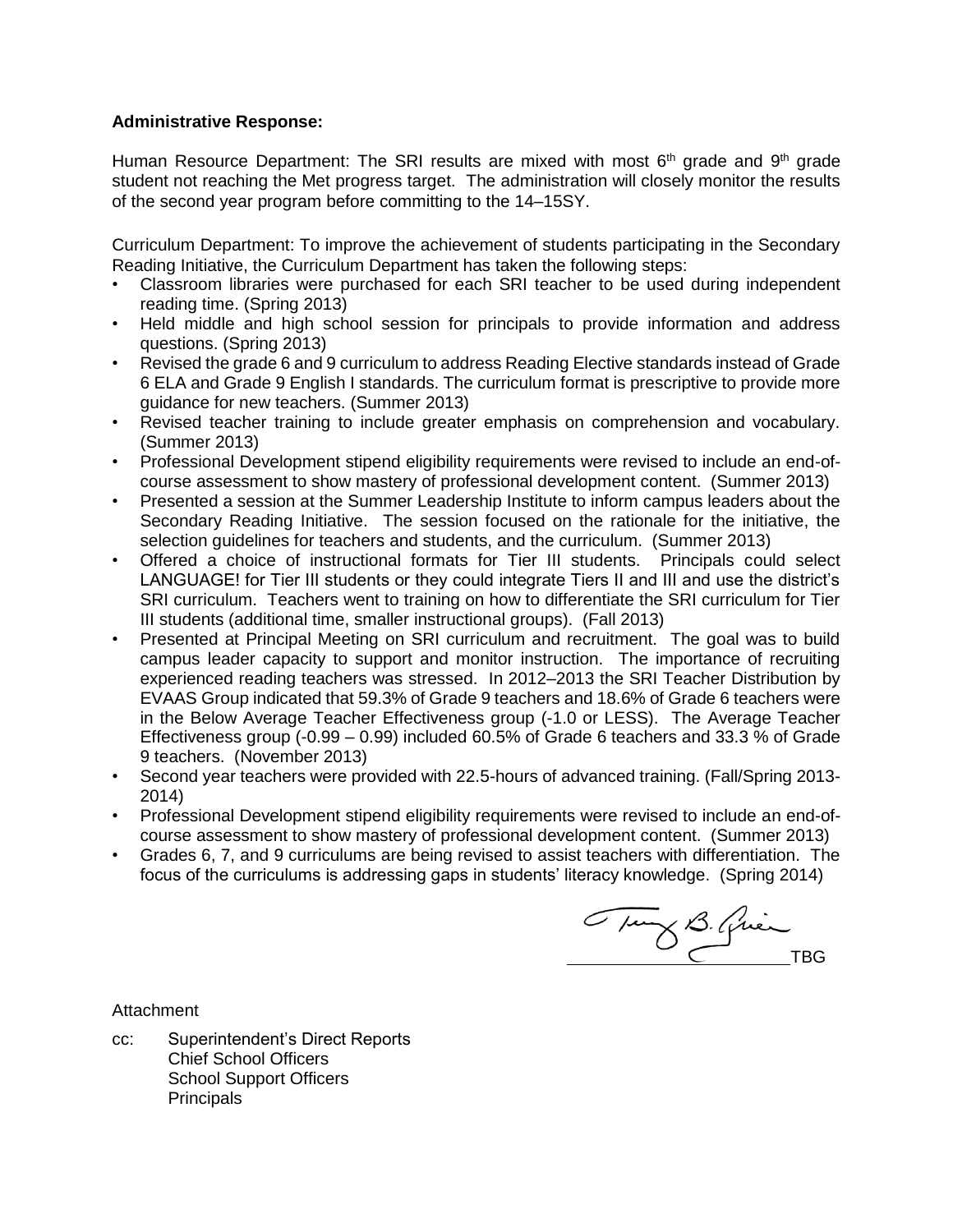



# **2012-2013 SRI Payout and Student Performance Report**

**DEPARTMENT OF RESEARCH AND ACCOUNTABILITY HOUSTON INDEPENDENT SCHOOL DISTRICT**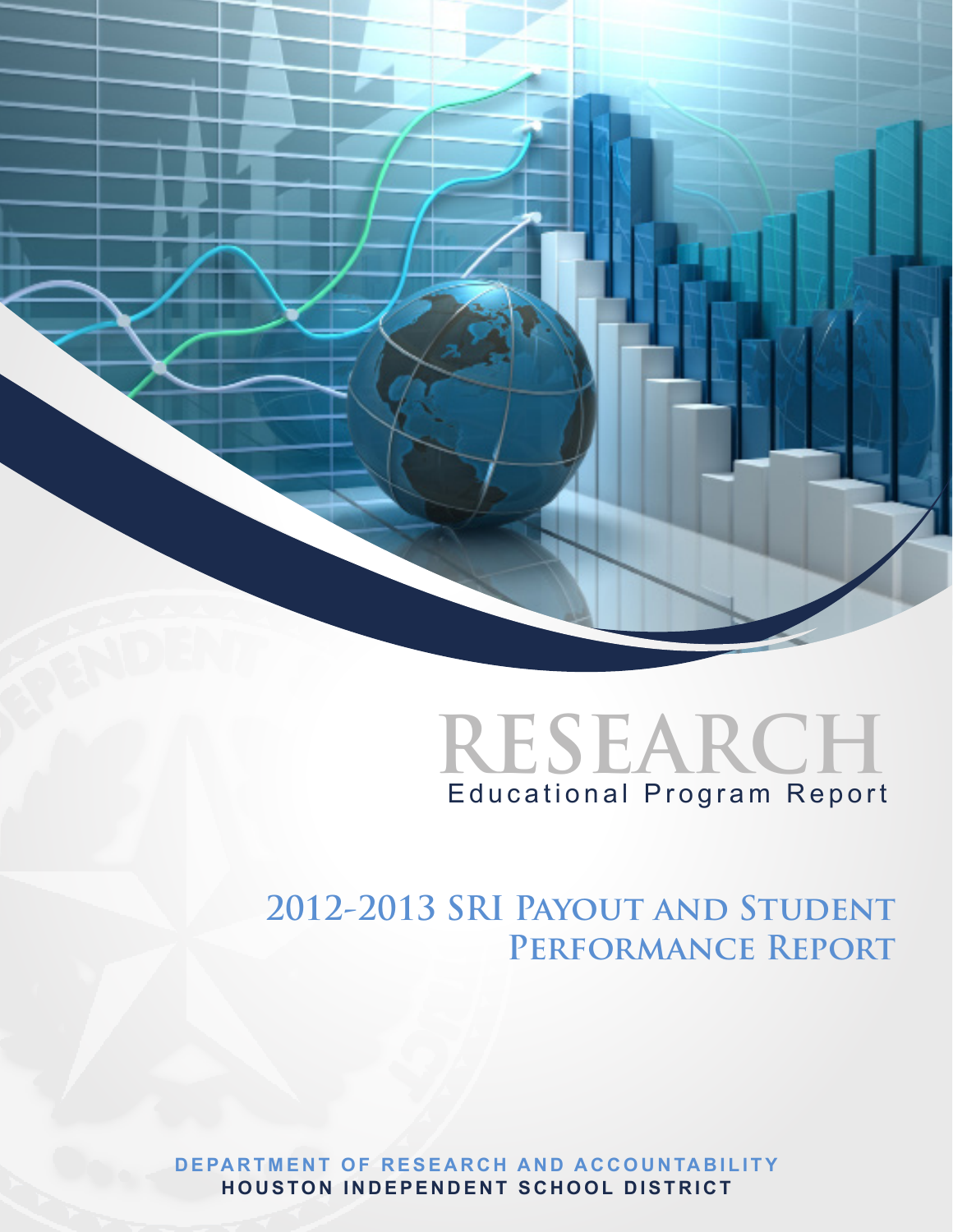

**2014 Board of Education**

**Juliet Stipeche**  PRESIDENT

**Rhonda Skillern-Jones** FIRST VICE PRESIDENT

**Manuel Rodriguez, Jr.**  SECOND VICE PRESIDENT

**Anna Eastman SECRETARY** 

**Wanda Adams**  ASSISTANT SECRETARY

**Paula Harris Michael L. Lunceford Greg Meyers Harvin C. Moore**

**Terry B. Grier, Ed.D.** SUPERINTENDENT OF SCHOOLS

**Carla Stevens** ASSISTANT SUPERINTENDENT DEPARTMENT OF RESEARCH AND ACCOUNTABILITY

**Yu-Ting Chang** RESEARCH SPECIALIST

**Ed La Sage** RESEARCH MANAGER

**Houston Independent School District**

Hattie Mae White Educational Support Center 4400 West 18th Street

Houston, Texas 77092-8501

**www.houstonisd.org**

It is the policy of the Houston Independent School District not to discriminate on the basis of age, color, handicap or disability, ancestry, national origin, marital status, race, religion, sex, veteran status, or political affiliation in its educational or employment programs and activities.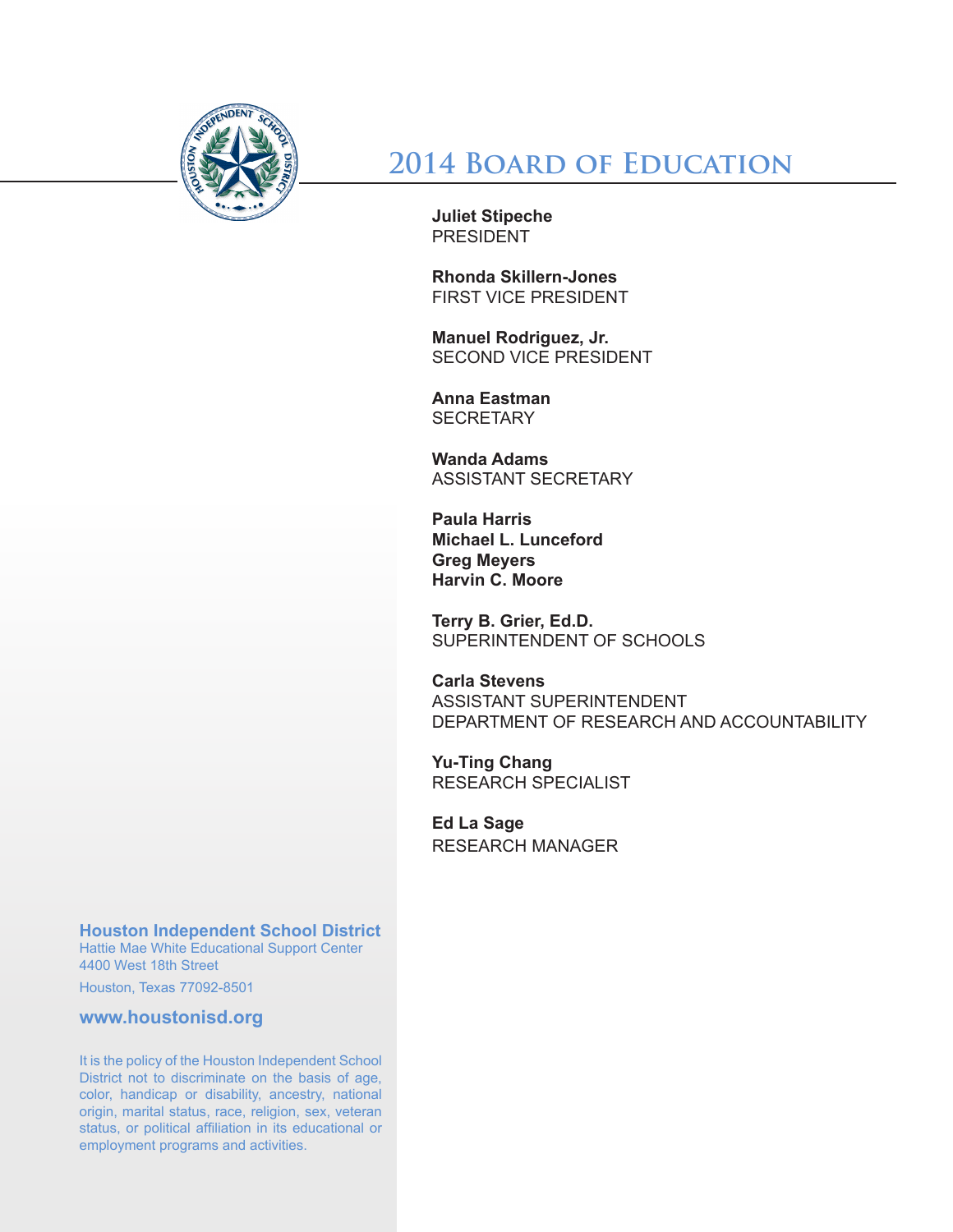## **2012–2013 SRI Payout and Student Performance Report**

#### **Executive Summary**

#### **Program Description**

In May of 2012, the Houston Independent School District (HISD) Board of Education approved the creation of the Secondary Reading Initiative (SRI) program to target students in the  $6<sup>th</sup>$  and  $9<sup>th</sup>$  grades who are reading below the  $50<sup>th</sup>$  percentile as measured by the Stanford/Aprenda Achievement Test in the previous year. The district provided to have certified teachers on each campus provide supplemental reading classes to these students. Beginning with the 2012–2013 school year, SRI provides a teacher stipend of \$3,000 for teaching selected courses and attending required workshops and professional developments. A student performance incentive is also available of up to \$7,000 for student reading performance determined by the achievement of students enrolled in the  $6<sup>th</sup>$  and  $9<sup>th</sup>$  grade Intervention Reading courses. This report focuses on the student performance incentive for SRI teachers and student performance in the inaugural 2012–2013 school year.

#### **Purpose of the Report**

- 1. This report presents the students' reading performance improvement after taking Reading Intervention courses in 2012–2013 school year.
- 2. This report describes SRI award payout distribution for eligible teachers in the 2012– 2013 school year.
- 3. This report in part informs the SRI Award Program Advisory Committee in the development of future SRI Award models.

#### **Highlights**

- 4,988 students qualified for services and were enrolled in elective Reading Intervention courses during the 2012–2013 school year. Of those, 4,725 students took the STAAR or STAAR Modified Reading (for 6th grade) or the STAAR or STAAR Modified EOC English I Reading exam (for 9th grade) in 2013.
- Among those students who took the STAAR or STAAR Modified Reading (for  $6<sup>th</sup>$  grade) or the STAAR or STAAR Modified EOC English I Reading exam (for  $9<sup>th</sup>$  grade), 1,993 (42.2%) students' 2013 Reading scale scores reached or exceeded the Level II - Satisfactory (phase-in 1) standard.
- The  $6<sup>th</sup>$  grade STAAR reading scale score improvements from 2012 to 2013 for each group (35.5 for Group A, 27.4 for Group B, and 35.2 for Group C) were found to be statistically significant, although on average, less than required to meet the state's growth expectation.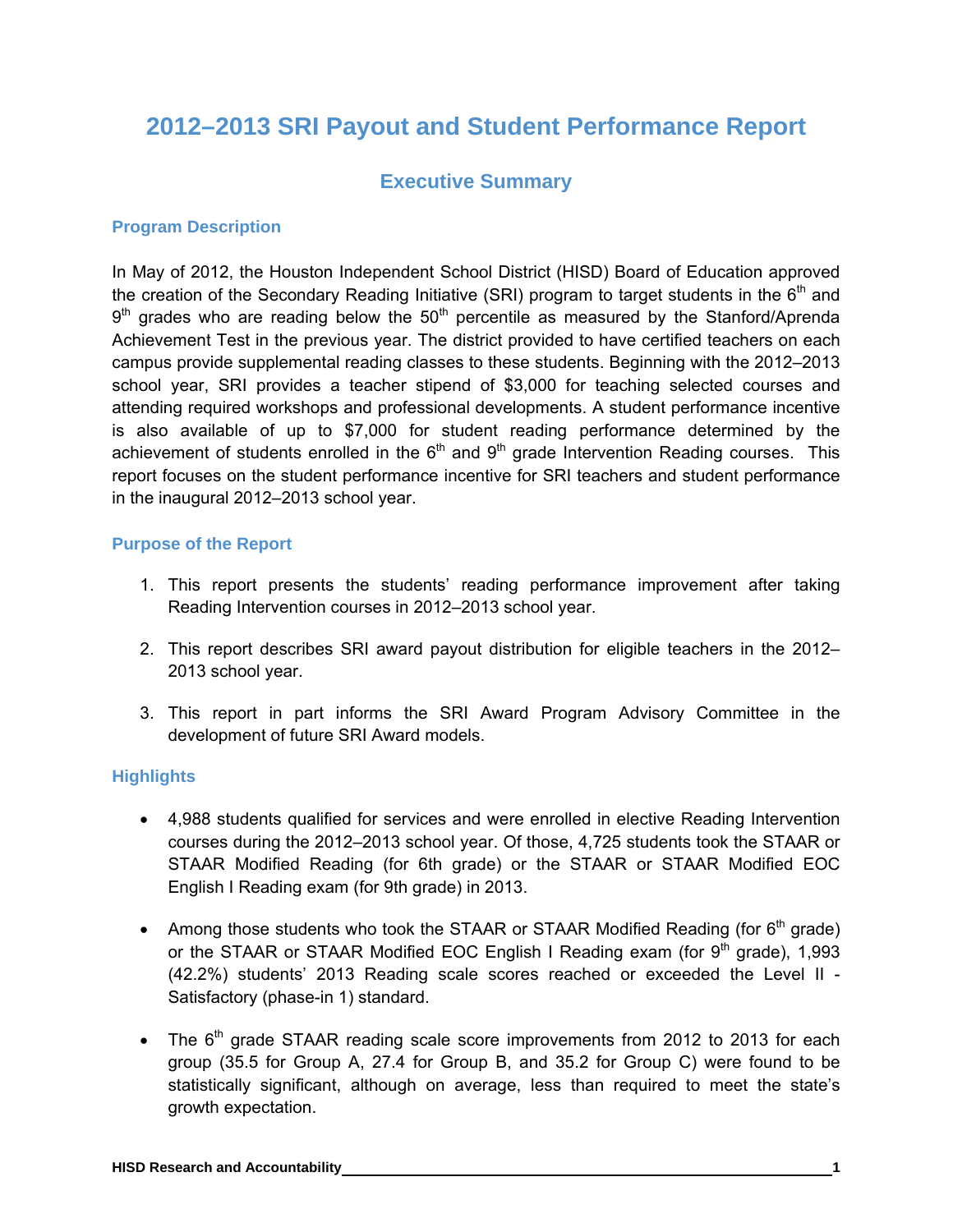- Although most of the  $6<sup>th</sup>$  and  $9<sup>th</sup>$  grade SRI students did not reach the state's level of Met progress target, their performance improved from 2012 to 2013.
- For those who did not meet the 2012 Level II standard, 53.3% of the  $6<sup>th</sup>$  grade students met the Level II standard or the state progress target in 2013. For the  $9<sup>th</sup>$  students however, 72.6% did not meet either criteria in 2013.
- 92 SRI teachers met all SRI Student Performance Incentive eligibility criteria. Of those, 89 were paid some award amount for student performance.
- Among SRI teachers who received some award for student performance, amounts ranged from \$350 to \$7,000 with an average award of \$4,312. The total amount awarded for the 2012–2013 SRI student performance award was \$383,775.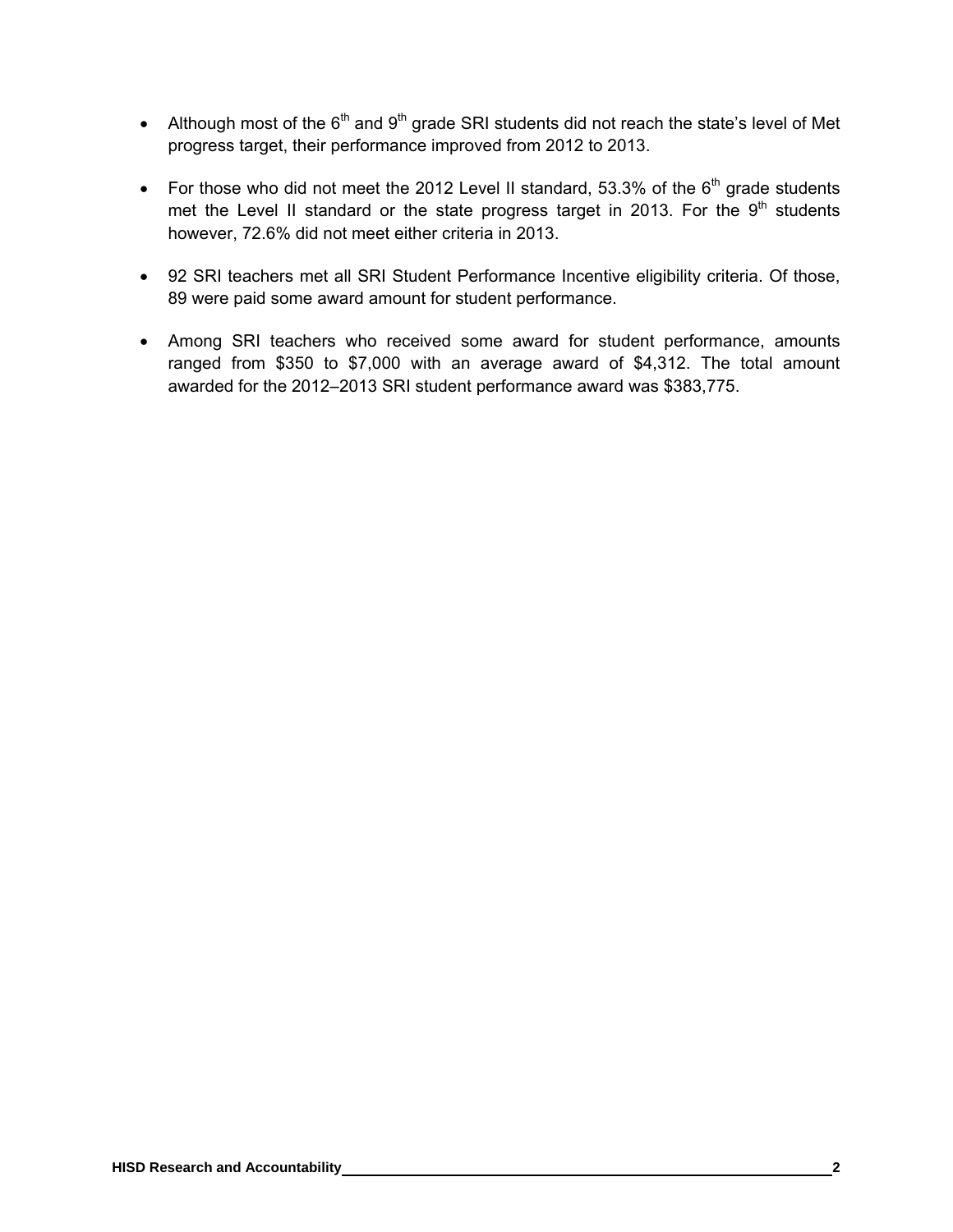#### **Introduction**

In May of 2012, the Houston Independent School District (HISD) Board of Education approved the creation of the Secondary Reading Initiative (SRI) program to target students in the  $6<sup>th</sup>$  and  $9<sup>th</sup>$  grades who are reading below the  $50<sup>th</sup>$  percentile as measured by the Stanford/Aprenda Achievement Test. The district proposed to have certified teachers on each campus provide supplemental reading classes to these students, beginning with the 2012–2013 school year. SRI provides a teacher stipend of \$3,000 for teaching selected courses and attending required workshops and professional developments. A student performance incentive is also available of up to \$7,000 for student reading performance determined by the achievement of students enrolled in the  $6<sup>th</sup>$  and  $9<sup>th</sup>$  grade Intervention Reading courses. This report focuses on the student performance incentive for SRI teachers and student performance in the inaugural 2012– 2013 school year.

For the purpose of this program, Reading Intervention courses are defined to be those elective reading courses that have been created as part of the HISD Literacy Initiative Plan to serve students identified as in need of reading intervention in  $6<sup>th</sup>$  and  $9<sup>th</sup>$  grades in 2012–2013. Students were required to enroll in elective Reading Intervention courses during the 2012–2013 school year because they had already failed the targeted STAAR End-of-Course (EOC) English I Reading exam, or more specifically because they scored below the  $50<sup>th</sup>$  percentile on either the  $5<sup>th</sup>$  or  $8<sup>th</sup>$  grade Stanford/Aprenda exam in the previous year. Students were stratified into three groups based on their National Percentile Rank (NPR): Group A – students scoring at or below the 15<sup>th</sup> percentile, Group B – students scoring at the 16<sup>th</sup> - 25<sup>th</sup> percentiles, and Group C – students scoring at the  $26<sup>th</sup>$  -  $49<sup>th</sup>$  percentiles. Students who were repeating grades were placed into these groups based on their most recent Stanford scores for the appropriate grade, or if they failed the STAAR English I Reading EOC, then they were placed in Group A.

In the 2012–2013 school year, SRI teacher incentives were calculated for each student enrolled in the teacher's Reading Intervention courses. The incentive award was determined by each student's reading performance in 2013 for each student's respective group (Group A, B, or C). The  $6<sup>th</sup>$  or  $9<sup>th</sup>$  grade student must have been enrolled in a Reading Intervention course for a minimum of one full semester in the 2012–2013 school year. The student must also have taken the STAAR or STAAR Modified Reading  $(6<sup>th</sup>$  grade) or the STAAR or STAAR Modified EOC English I Reading exam  $(9<sup>th</sup>$  grade) in 2013.

Incentive pay was awarded to teachers on a per-student basis for each student whose 2013 STAAR Reading ( $6<sup>th</sup>$  grade) or STAAR EOC English I Reading ( $9<sup>th</sup>$  grade) scale score reached or exceeded the Level II - Satisfactory standard with specific amounts tied to specific percentiles, depending on the starting group of the student (A, B, or C). These amounts were selected using historical data (i.e. STAAR 2012 distribution) and are based on the likelihood of students at each of the given starting points (Group A, B, or C) reaching the associated targets (Level II - Satisfactory or a percentile for that specific group). The exact criterion scores associated with Level II - Satisfactory and the percentiles to be awarded are provided in the **Appendix A**.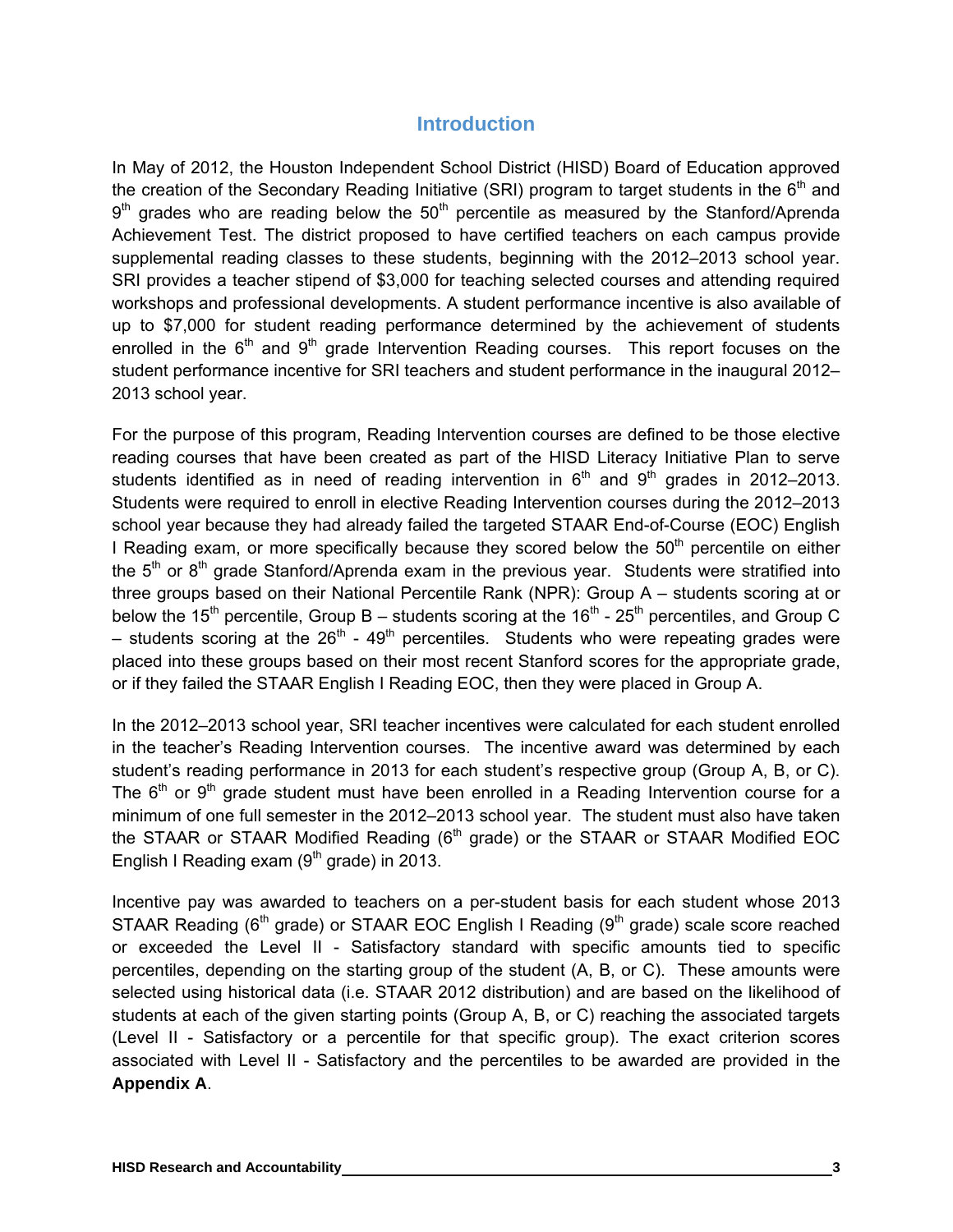Each eligible teacher received the amount specified per qualifying student in **Appendix A**, which ranged from \$100 to \$750 per student, with the total maximum possible student achievement incentive being capped at \$7,000, regardless of the total number of students who are taught by the teacher and who actually obtain a reading score at one of the specified levels.

### **Results**

#### **Students' Reading Performance After Taking Reading Intervention Courses**

During the 2012–2013 school year, a total of 4,988 students enrolled in elective Reading Intervention courses. The students were placed into groups according to their Stanford/Afrenda Achievement Test 10 (SAT 10) National Percentile Rank (NPR) in 2012 (see **Appendix A**). Of the 4,988 students, 2,521 students were the  $6<sup>th</sup>$  grade and 2,467 were the 9<sup>th</sup> grade students (see Table 1 in Appendix B). Among the 6<sup>th</sup> grade students, 802 (32%) were placed into Group A, with scores between  $1^{st}$  and  $15^{th}$  NPR; 638 (25%) were placed into Group B, with scores between  $16<sup>th</sup>$  and  $25<sup>th</sup>$  NPR; and 1,081 (43%) were placed into Group C, with scores between 26<sup>th</sup> and 49<sup>th</sup> NPR (see **Table 1** in **Appendix B** and **Figure 1**). For the 9<sup>th</sup> grade students, 788 (32%) were placed into Group A; 712 (29%) were placed into Group B; and 967 (39%) were placed into Group C (see **Table 1** in **Appendix B** and **Figure 1**). Among those who enrolled in Reading Intervention courses, 4,725 students (94.7%) took the  $6<sup>th</sup>$  grade Reading STAAR or Reading STAAR modified exam (hereafter referred to as "STAAR") or the STAAR English I Reading End-of-Course (EOC) or STAAR English I Reading EOC modified exam (hereafter referred to as "STAAR EOC") in 2013.





The SRI student progress award was awarded to teachers on a per-student basis for each student whose 2013 STAAR or STAAR EOC scale score reached or exceeded Level II - Satisfactory (at the phase-in 1 standard). Level II – Satisfactory Academic Performance indicates that the student is sufficiently prepared for the next grade level or course. Of the 4,725 tested students, 1,993 (42.2%) reached the Level II standard (see **Table 2** in **Appendix B**). For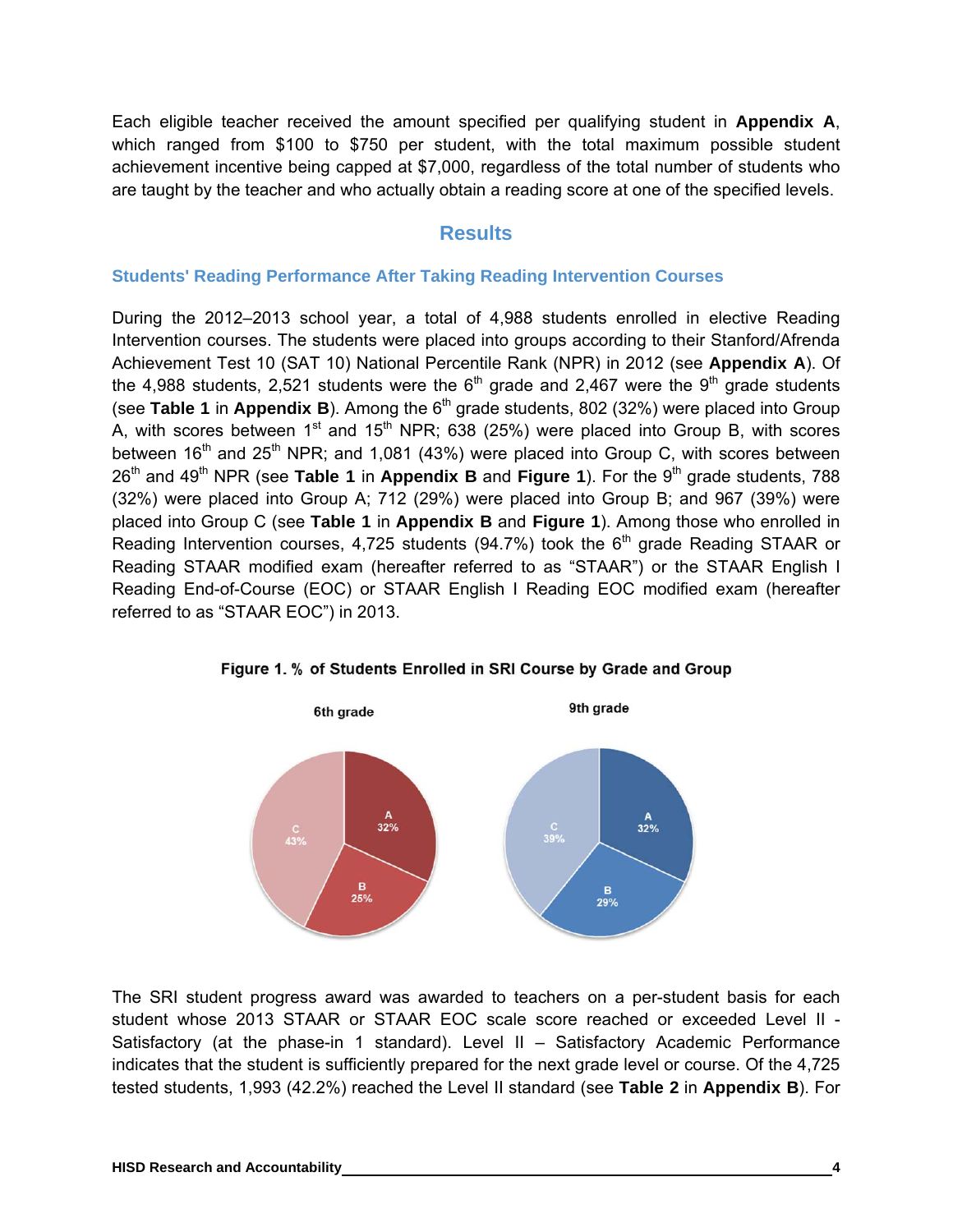the  $6<sup>th</sup>$  grade students in Group A, 19% reached the Level II standard, and 33% reached or exceeded the Level II standard from Group B. The majority of  $6<sup>th</sup>$  grade students in Group C (68%) reached or exceeded the Level II standard (see **Table 2** in **Appendix B** and **Figure 2**). The distribution of the  $9<sup>th</sup>$  grade tested students who met or exceeded the Level II standard for each group is similar to the  $6<sup>th</sup>$  grade. The majority of tested students who met the Level II standard were also from Group C. Overall, the percentage of the 9<sup>th</sup> grade tested students who reached or exceeded the Level II standard (40.8%) was slightly lower than in the  $6<sup>th</sup>$  grade (43.5%, see **Table 2** in **Appendix B**).

Of the  $6<sup>th</sup>$  and  $9<sup>th</sup>$  grade students in Groups B and C, a total of 424 reached the  $90<sup>th</sup>$  percentile in STAAR reading exams (see **Table 2** in **Appendix B**). This is a noticeable improvement for students whose original reading performance was below the  $50<sup>th</sup>$  percentile on the Stanford/Aprenda Achievement Test in the previous school year.



Figure 2. Distribution of Tested Students Meeting STAAR Exam Standard by Grade and Group in 2012-2013

Note: Level 1 = Unsatisfactory Performance; Level II = Satisfactory Performance

The state's STAAR progress measure provides information about the amount of improvement or growth that a student has made from year to year. Individual student progress is categorized as *Did Not Meet, Met, or Exceeded*. The *Met* progress target is defined as the distance between the Level II final recommended performance standards from the prior year grade and the current year grade in the same content area. From the  $5<sup>th</sup>$  grade to the  $6<sup>th</sup>$  grade, for example, if the student's reading score increased by 47 points (1629-1582) on the STAAR, then the student has *Met* the progress target. From the 8<sup>th</sup> grade to the 9<sup>th</sup> grade, a student has *Met* the progress target if the student's reading progress reaches 300 points (2000-1700) on the STAAR. In the 2013 SRI award year, the SRI students who took the  $6<sup>th</sup>$  grade Reading STAAR increased their scores on average by 35 points (Group A), 27 points (Group B), and 35 points (Group C) (see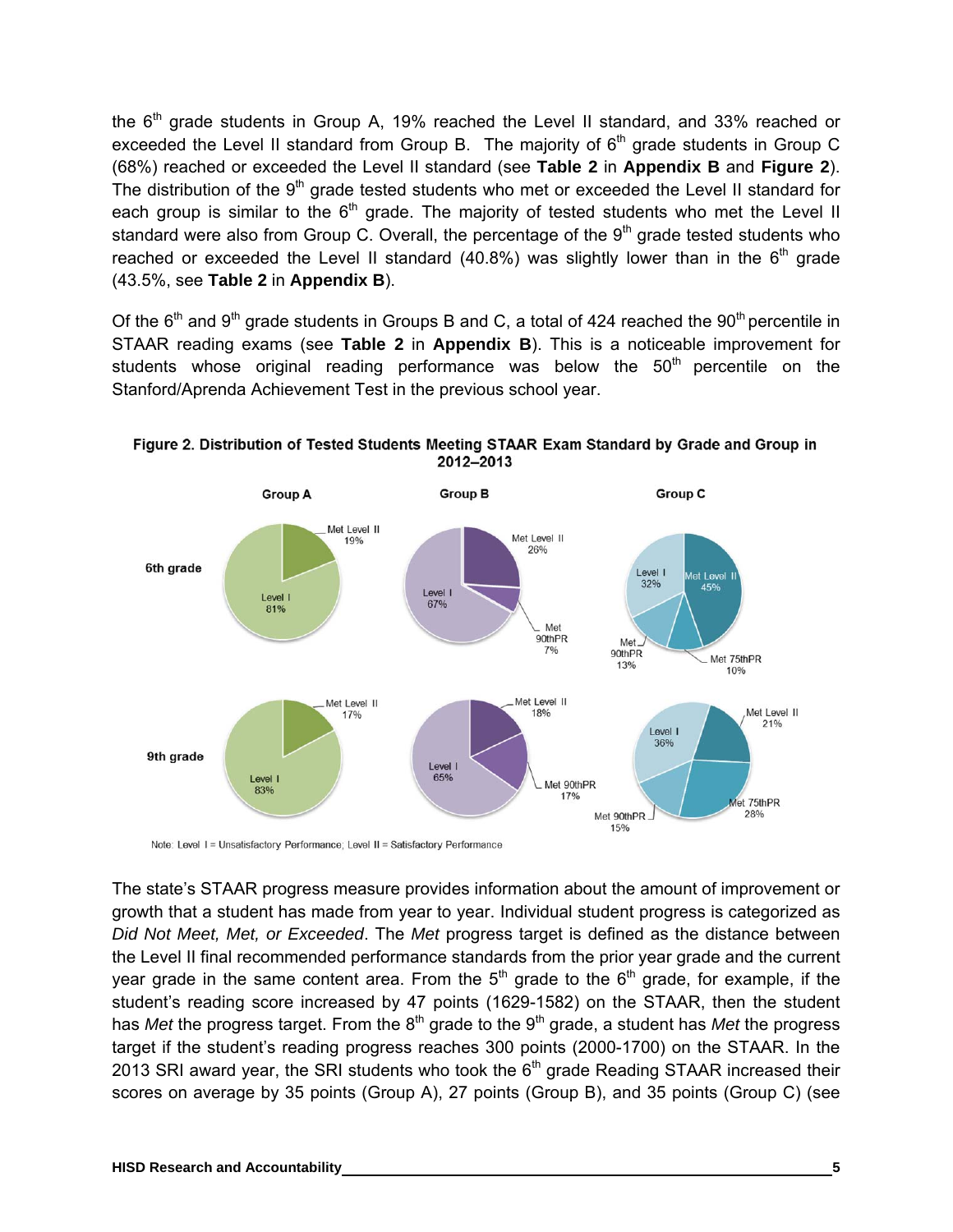Table 3 in Appendix B). For the 9<sup>th</sup> grade SRI students, their reading scores increased by 169 points, 228 points, and 276 points for Groups A, B, and C, respectively (see **Table 3** in Appendix B). Students in the 9<sup>th</sup> grade Group C came closest to reaching the *Met* progress target, and although most of the  $6<sup>th</sup>$  grade and  $9<sup>th</sup>$  grade SRI students did not reach the level of *Met* progress target, their performance improved significantly ( $p$ <.01 for the  $6<sup>th</sup>$  grade) from 2012 to 2013 (see **Table 4** in **Appendix B**).

The STAAR for grades 3-8 reading was a vertical scale score, and therefore can be used to evaluate a student's progress across grades. As such, it can be used to examine whether the  $6<sup>th</sup>$  STAAR reading performance improved after enrollment in the SRI Intervention courses in 2013. For Groups A and C, approximately 70% of students had increased their reading STAAR scores. A lower percentage of students in Group B (62%) increased their reading STAAR scores (see **Figure 3**).



Figure 3. Distribution of Changes in STAAR Scores from 2012 to 2013 for the Tested 6th Grade **Students by Group** 

Although SRI students were selected by their lower NPR (below  $50<sup>th</sup>$  NPR) on the Stanford/Aprenda, over half of them had met at the Level II phase-in 1 standard on the STAAR in 2012 (55% for the  $6<sup>th</sup>$  grade and 59% for the 9<sup>th</sup> grade, see **Table 5** in **Appendix B**).Therefore, it is of interest to show SRI students' reading performance by comparing their 2012 STAAR reading performance (met or not meet the Level II standard) to their 2013 STAAR reading performance. In **Figure 4a**, over one-third of the 6<sup>th</sup> grade students who met 2012 Level II standard did not meet the Level II standard or the state progress target in 2013; and over forty percent of the  $9<sup>th</sup>$  grade students who previously passed STAAR did not meet the Level II standard or the state progress target in 2013. In Figure 4b, for those 6<sup>th</sup> grade students who did not meet the 2012 Level II phase-in 1 standard, over fifty percent met the Level II standard or state progress target in 2013. For the  $9<sup>th</sup>$  grade students, however, about three-fourth did not meet either criterion in 2013.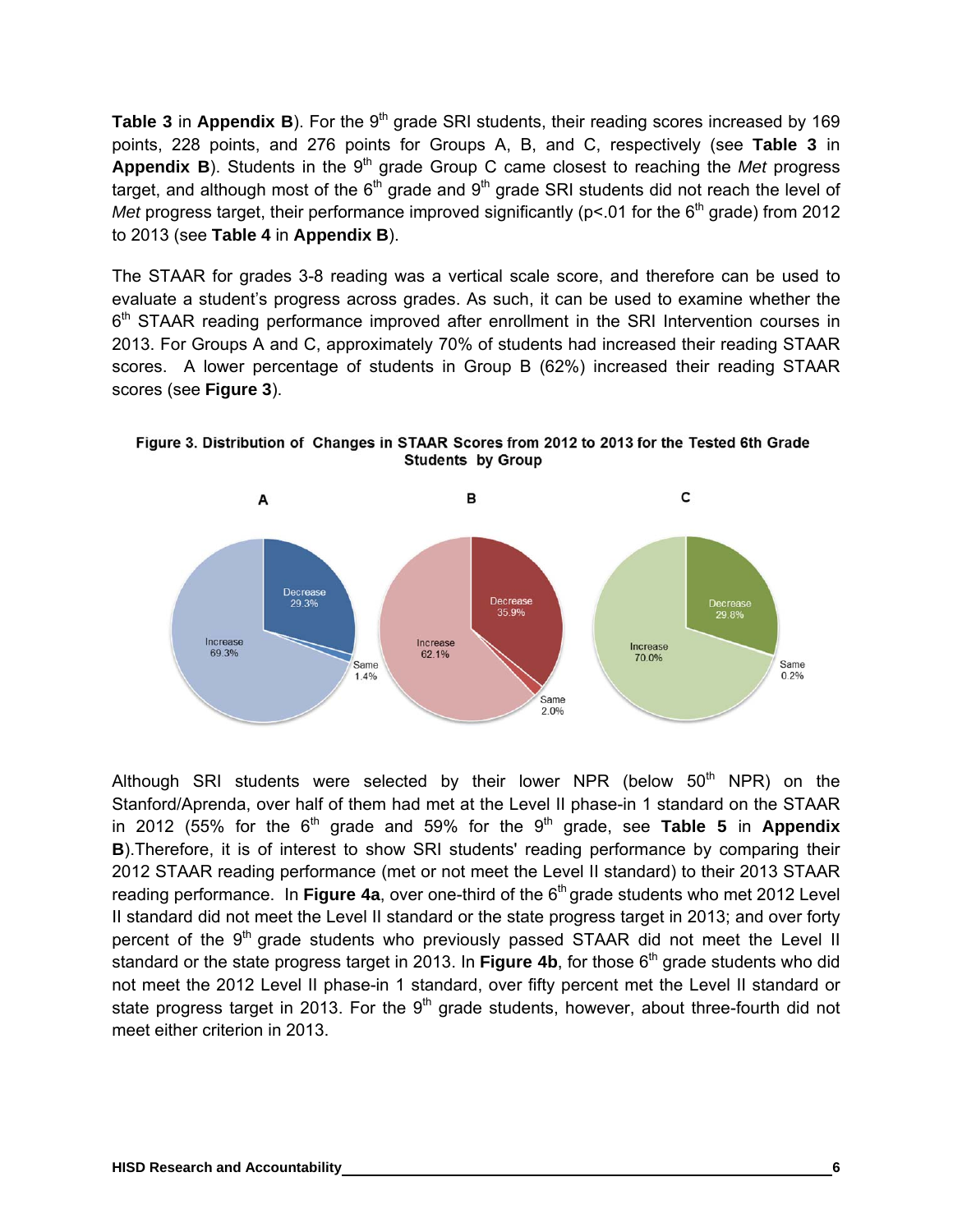



\* GT means State Growth/Progress Target





#### **SRI Award Program Payout Report**

For the 2012–2013 SRI Award year, 92 teachers taught one or more of the Reading Intervention courses for at least one full semester to the  $6<sup>th</sup>$  and  $9<sup>th</sup>$  grade students and were eligible for the SRI student performance award. Of the 92 teachers, 70 also had a 2013 EVAAS (teacher value-added) reading scores (see **Table 6** in **Appendix B**). For the 6<sup>th</sup> grade SRI teachers, the majority (60.5%) had a teacher gain index between -0.99 and 0.99 (NDD-not detectably different from average), and only one had a gain index above 2.0 (2 or more standard errors above average). About 60% of the  $9<sup>th</sup>$  grade SRI teachers had a teacher gain index of -1.0 or less (1 or more standard errors below average). Although SRI teachers had lower-than-expected teacher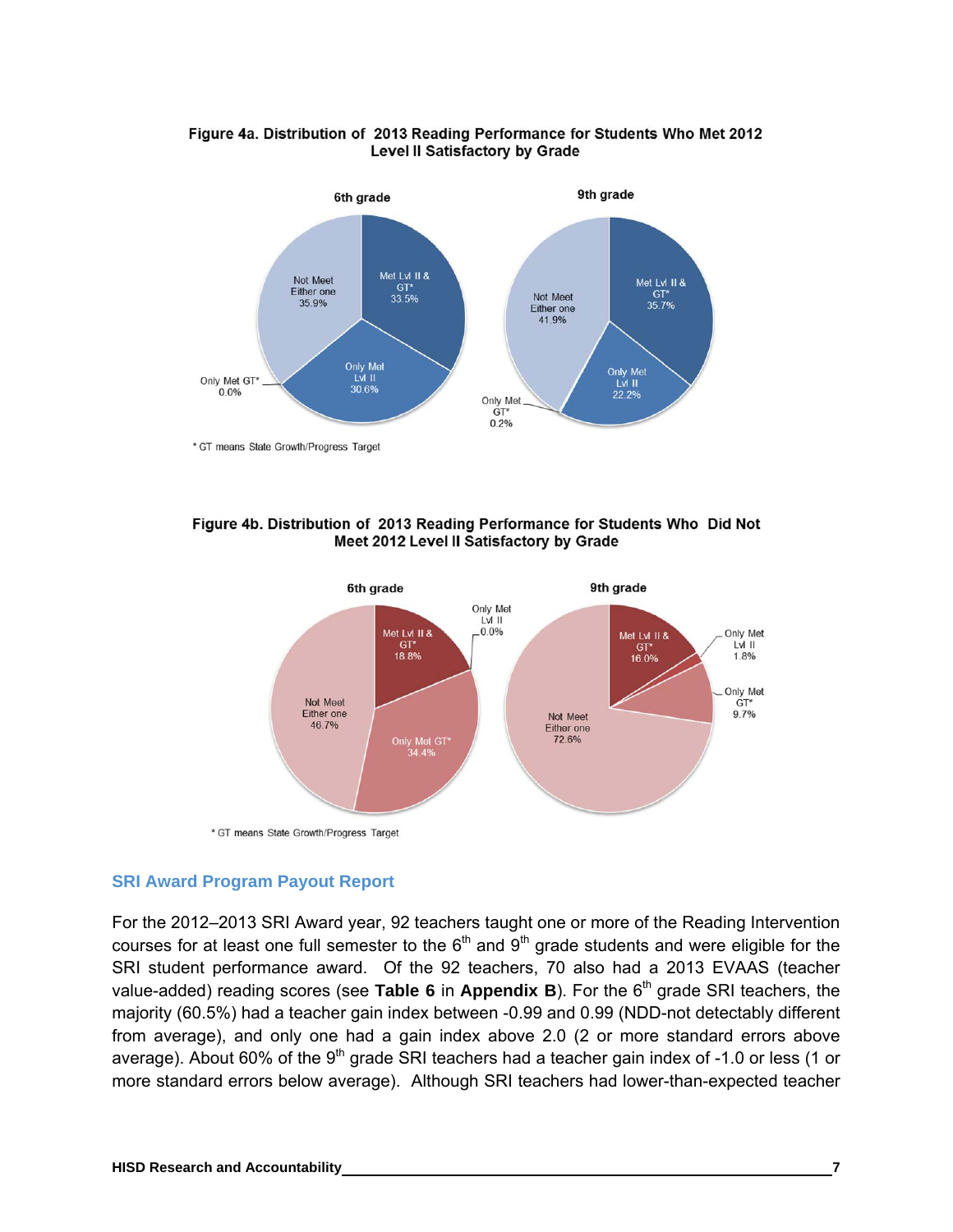gain indices, these scores may be misleading as the EVAAS calculations for SRI teachers may or may not have included the SRI students, depending on the campus linkage process.

The student performance incentive was determined by each student's reading performance in 2013 for their respective group (Group A, B, or C). Each eligible teacher received the amount specified per qualifying student in **Appendix A**, which ranged from \$100 to \$750 per student, with the total maximum possible student performance award being capped at \$7,000, regardless of the total number of students who were taught by the teacher and who actually obtained a reading score at one of the specified levels. A total of \$383,775 in student performance awards were paid to 89 teachers (see **Table 7** in **Appendix B**).

The total amount of \$383,775 was awarded almost evenly among the three student groups (A, B and C) (see **Table 8** in **Appendix B**). The largest amounts (37.4%), however, were award to the teachers who taught Reading Intervention courses for students in the Group A, although the percentage to reach Level II – Satisfactory was the lowest (19.0% for the  $6<sup>th</sup>$  grade and 17.2% for the  $9<sup>th</sup>$  grade) because the likelihood of students at Group A to reach the associated target is relatively low compared to the other two groups. The second largest amounts (34.4%) were awarded to the teachers who taught students in Group C, and 28.1% was awarded to Group B.

#### **Program Progress for 2013-2014 School Year**

For the 2013-2014 SRI student performance incentive, some changes were made to data collection practices. Teachers are now required to verify their rosters of students on the "SRI Link" portal, available through the ASPIRE portal. This linkage process is similar to the linkage process that has been used for the ASPIRE award program for the past six years. Roster data is auto-loaded and teachers are able to verify their rosters to ensure all of their students will be used in their analysis. Principals are able to confirm their SRI teachers' rosters and students to ensure the correct students are used in calculating awards. SRI teachers verify rosters twice a year, at the end of the Fall semester and at the end of the Spring semester.

Changes were also made to the incentive amounts and qualifying standards for student performance. For Group B students, instead of using the  $90<sup>th</sup>$  percentile ranking, the scale score above Level II and  $\frac{1}{4}$  of the way to Level III will be used. This was done because only 0.3% of students in Group B reached Level III in the 2012–2013 school year. With this change, 10.6% of students in Group B could meet this standard (using 2012 student performance data). For Group C students, instead of using the  $75<sup>th</sup>$  and  $90<sup>th</sup>$  percentile rankings, the scale score above Level II and ½ of the way to Level III will be used. This was done because only 1.5% of students in Group C reached Level III in the 2012–2013 school year. With this change, 12.1% of students in Group C could meet this standard (using 2012 student performance data). These changes were made to better align the actual student results from 2013 with the award model.

In addition, the SRI program has now been expanded to include students in the  $7<sup>th</sup>$  grade. Students in the  $6<sup>th</sup>$ ,  $7<sup>th</sup>$ , and  $9<sup>th</sup>$  grades will be considered for services for the 2013–2014 school year. Additionally, the criteria to be included in the Reading Intervention courses was made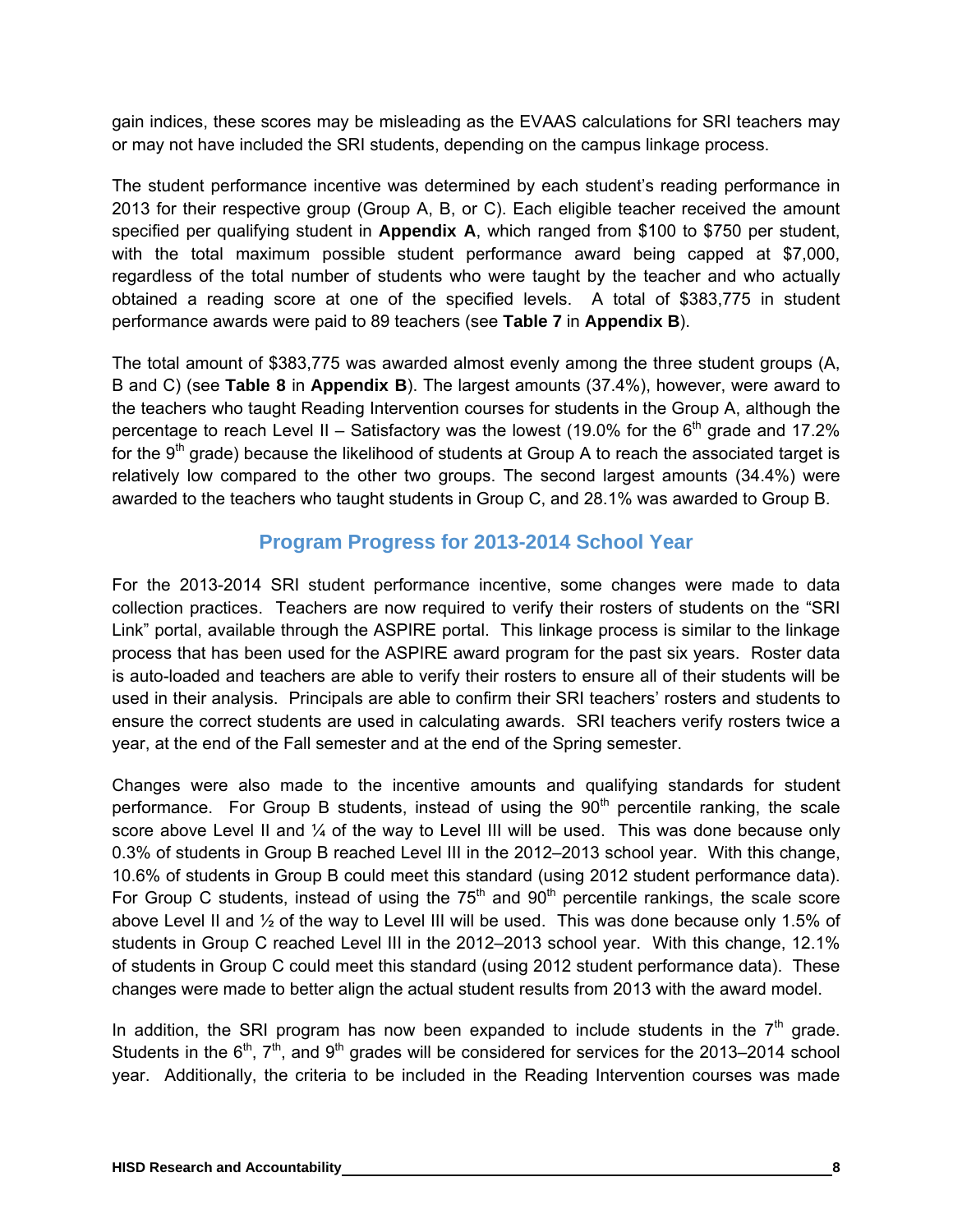more restrictive (students at less than the  $40<sup>th</sup>$  percentile instead of the  $50<sup>th</sup>$  percentile) to ensure that the students who are receiving these interventions are those students most in need.

The process of identifying students and placing them in groups and training teachers began in August of 2013. The Fall Roster Verification process was completed in December of 2013. The Spring Roster Verification process is scheduled for May of 2014. Awards for the 2013-2014 school year are scheduled to be paid in November of 2014.

### **Conclusions**

The district implemented the Secondary Reading Initiative performance pay model for the 2012– 2013 school year. As this was the first year of implementation, no comparisons can be made to prior years' pay. Experience gained in the inaugural year of the program has proved valuable in refining the student performance measure and data collection practices. For the 2012–2013 award year, a total of \$383,775 was paid to 89 teachers in student performance incentive.

Students who were below the 50<sup>th</sup> percentile on the Stanford/Aprenda Reading exam in 2012 were identified as low-performing students requiring SRI intervention. Student performance in Reading courses showed improvement, with 42.2% of low-performing students in 2012 reaching or exceeding the STAAR Level II standard in 2013. Nearly half of the students with belowaverage Reading scores improved enough to allow them to be sufficiently prepared for the next grade level or course after taking the Reading Intervention courses.

Although most of the 6<sup>th</sup> grade and 9<sup>th</sup> grade SRI students did not reach the *Met* progress target, their performance did improve from 2012 to 2013. When comparing scores for the  $6<sup>th</sup>$  grade students whose 2012 reading performance was below the  $50<sup>th</sup>$  percentile on the Stanford/Aprenda Achievement Test, a statistically significant improvement was found in their Reading scores after taking Reading Intervention courses with SRI teachers. However, it was also found that there was a lower chance for the  $9<sup>th</sup>$  grade SRI students to meet STAAR EOC Reading Level II or state's progress target if they failed the Level II standard in the previous year.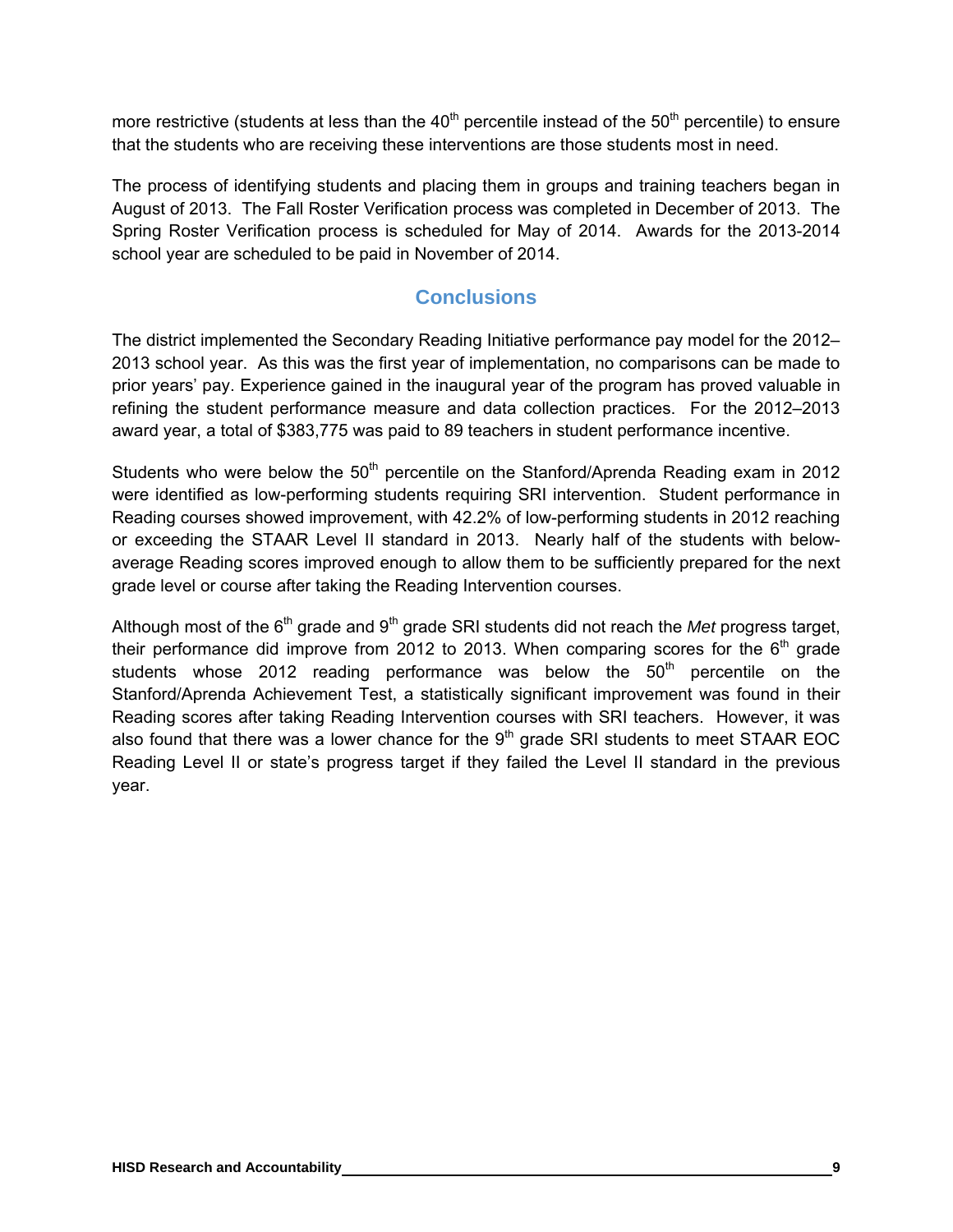### **APPENDIX A**

### 2012–2013 Secondary Reading Initiative Incentive Payout Model

| Table a. Incentive Amount per Student at Selected Standard or Percentile Rank for STAAR EOC<br><b>English I Reading Exam</b> |                                                                                                                                                                                   |                         |                                   |        |  |  |  |
|------------------------------------------------------------------------------------------------------------------------------|-----------------------------------------------------------------------------------------------------------------------------------------------------------------------------------|-------------------------|-----------------------------------|--------|--|--|--|
| Group                                                                                                                        | Previous (8 <sup>th</sup> ) SAT 10<br>Qualifying Standard* or<br><b>National Percentile Rank</b><br><b>Percentile Rank (PR) on</b><br><b>STAAR EOC English I Reading</b><br>(NPR) |                         | $9th$ grade<br><b>Scale Score</b> | Amount |  |  |  |
| A                                                                                                                            | $1st$ - 15 <sup>th</sup> NPR                                                                                                                                                      | Level II - Satisfactory | 1.875                             | \$750  |  |  |  |
| B                                                                                                                            | $16^{th}$ - $25^{th}$ NPR                                                                                                                                                         | Level II - Satisfactory | 1,875                             | \$250  |  |  |  |
|                                                                                                                              |                                                                                                                                                                                   | 90 <sup>th</sup> PR     | 1,950                             | \$500  |  |  |  |
|                                                                                                                              |                                                                                                                                                                                   | Level II - Satisfactory | 1,875                             | \$100  |  |  |  |
| C                                                                                                                            | $26^{th}$ - 49 <sup>th</sup> NPR                                                                                                                                                  | 75 <sup>th</sup> PR     | 1,950                             | \$150  |  |  |  |
|                                                                                                                              |                                                                                                                                                                                   | 90 <sup>th</sup> PR     | 2,047                             | \$250  |  |  |  |

| Table b. Incentive Amount per Student at Selected Standard or Percentile Rank for STAAR<br>Modified EOC English I Reading Exam |                                                                                |                                                                                                             |                                   |        |  |  |
|--------------------------------------------------------------------------------------------------------------------------------|--------------------------------------------------------------------------------|-------------------------------------------------------------------------------------------------------------|-----------------------------------|--------|--|--|
| Group                                                                                                                          | Previous (8 <sup>th</sup> ) SAT 10<br><b>National Percentile Rank</b><br>(NPR) | Qualifying Standard* or<br><b>Percentile Rank (PR) on</b><br><b>STAAR EOC Modified English I</b><br>Reading | $9th$ grade<br><b>Scale Score</b> | Amount |  |  |
| A                                                                                                                              | $1st$ - 15 <sup>th</sup> NPR                                                   | Level II - Satisfactory                                                                                     | 1,430                             | \$750  |  |  |
| B                                                                                                                              | $16^{th}$ - $25^{th}$ NPR                                                      | Level II - Satisfactory                                                                                     | 1,430                             | \$250  |  |  |
|                                                                                                                                |                                                                                | 90 <sup>th</sup> PR                                                                                         | 1,636                             | \$500  |  |  |
|                                                                                                                                |                                                                                | Level II - Satisfactory                                                                                     | 1,430                             | \$100  |  |  |
| C                                                                                                                              | $26^{th}$ - 49 <sup>th</sup> NPR                                               | 75 <sup>th</sup> PR                                                                                         | 1,644                             | \$150  |  |  |
|                                                                                                                                |                                                                                | 90 <sup>th</sup> PR                                                                                         | 1,672                             | \$250  |  |  |

\*Level II Satisfactory at the Phase-in 1 Standard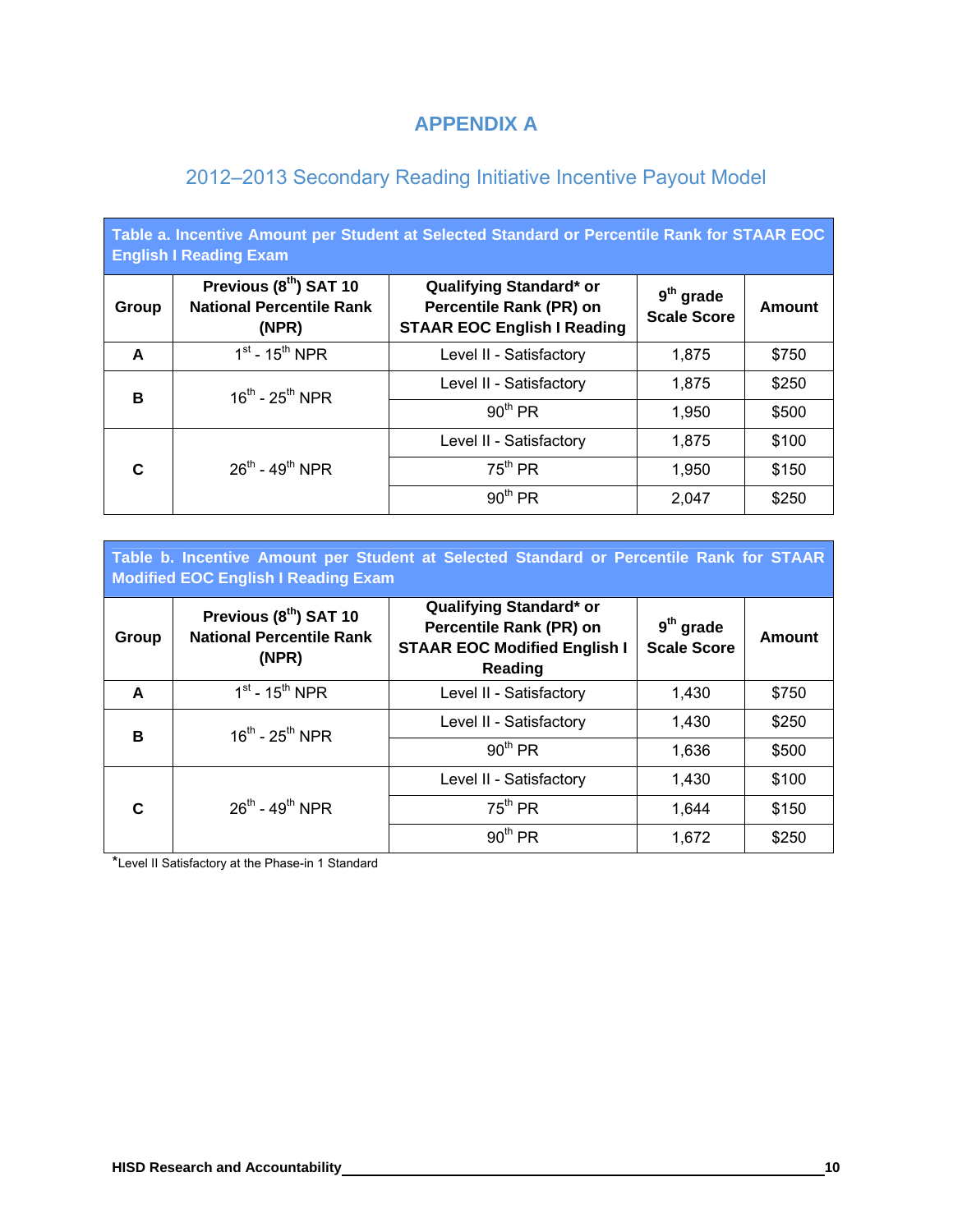**Table c. Incentive Amount per Student at Selected Standard or Percentile Rank for STAAR Reading Exam**

| 1000000 |                                                                                |                                                                                    |                                             |        |  |  |  |
|---------|--------------------------------------------------------------------------------|------------------------------------------------------------------------------------|---------------------------------------------|--------|--|--|--|
| Group   | Previous (5 <sup>th</sup> ) SAT 10<br><b>National Percentile Rank</b><br>(NPR) | Qualifying Standard* or<br>Percentile Rank (PR) on<br><b>STAAR Grade 6 Reading</b> | 6 <sup>th</sup> grade<br><b>Scale Score</b> | Amount |  |  |  |
| A       | $1st$ - 15 <sup>th</sup> NPR                                                   | Level II - Satisfactory                                                            | 1,504                                       | \$750  |  |  |  |
| в       | $16^{th}$ - $25^{th}$ NPR                                                      | Level II - Satisfactory                                                            | 1,504                                       | \$250  |  |  |  |
|         |                                                                                | 90 <sup>th</sup> PR                                                                | 1,576                                       | \$500  |  |  |  |
|         |                                                                                | Level II - Satisfactory                                                            | 1,504                                       | \$100  |  |  |  |
| C       | $26^{th}$ - 49 <sup>th</sup> NPR                                               | $75^{\text{th}}$ PR                                                                | 1,588                                       | \$150  |  |  |  |
|         |                                                                                | 90 <sup>th</sup> PR                                                                | 1,629                                       | \$250  |  |  |  |

| Table d. Incentive Amount per Student at Selected Standard or Percentile Rank for STAAR<br><b>Modified Reading Exam</b> |                                                                                |                                                                                                |                                   |        |  |  |
|-------------------------------------------------------------------------------------------------------------------------|--------------------------------------------------------------------------------|------------------------------------------------------------------------------------------------|-----------------------------------|--------|--|--|
| Group                                                                                                                   | Previous (5 <sup>th</sup> ) SAT 10<br><b>National Percentile Rank</b><br>(NPR) | Qualifying Standard* or<br>Percentile Rank (PR) on<br><b>STAAR Modified Grade 6</b><br>Reading | $6th$ grade<br><b>Scale Score</b> | Amount |  |  |
| A                                                                                                                       | $1st$ - 15 <sup>th</sup> NPR                                                   | Level II - Satisfactory                                                                        | 2,800                             | \$750  |  |  |
| B                                                                                                                       | $16^{th}$ - $25^{th}$ NPR                                                      | Level II - Satisfactory                                                                        | 2,800                             | \$250  |  |  |
|                                                                                                                         |                                                                                | 90 <sup>th</sup> PR                                                                            | 3,241                             | \$500  |  |  |
|                                                                                                                         |                                                                                | Level II - Satisfactory                                                                        | 2,800                             | \$100  |  |  |
| C                                                                                                                       | $26^{th}$ - 49 <sup>th</sup> NPR                                               | 75 <sup>th</sup> PR                                                                            | 3,162                             | \$150  |  |  |
|                                                                                                                         |                                                                                | 90 <sup>th</sup> PR                                                                            | 3,316                             | \$250  |  |  |

\*Level II Satisfactory at the Phase-in 1 Standard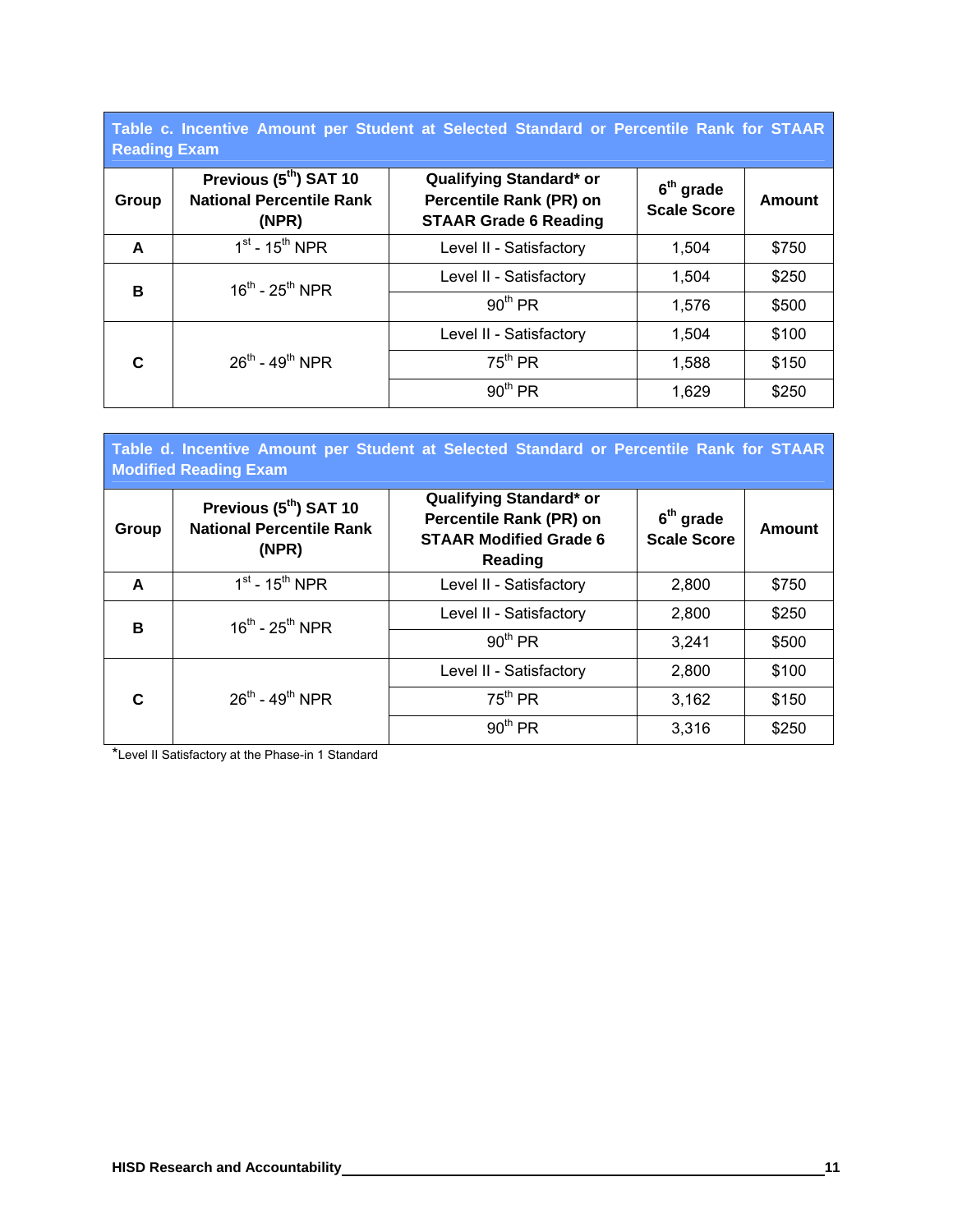### **APPENDIX B**

### **Tables**

| Table 1. Numbers of Students Enrolled in SRI Course and Took STAAR Exam* by Grade and<br><b>Group in 2012-2013</b> |                                        |                                           |                             |             |             |  |
|--------------------------------------------------------------------------------------------------------------------|----------------------------------------|-------------------------------------------|-----------------------------|-------------|-------------|--|
| Grade                                                                                                              | Group                                  |                                           | # Enrolled<br><b>Course</b> | # Took Exam | % Took Exam |  |
|                                                                                                                    | A                                      | $\leq 15^{th}$ NPR or failed STAAR        | 802                         | 759         | 94.6        |  |
| 6                                                                                                                  | B                                      | $16^{th}$ - $25^{th}$ NPR                 | 638                         | 623         | 97.6        |  |
|                                                                                                                    | C                                      | $26^{th}$ - 49 <sup>th</sup> NPR          | 1,081                       | 1,042       | 96.4        |  |
|                                                                                                                    |                                        | Subtotal                                  | 2,521                       | 2,424       | 96.2        |  |
|                                                                                                                    | A                                      | $\leq 15^{\text{th}}$ NPR or failed STAAR | 788                         | 715         | 90.7        |  |
| 9                                                                                                                  | B                                      | $16^{th}$ - $25^{th}$ NPR                 | 712                         | 663         | 93.1        |  |
|                                                                                                                    | C                                      | $26^{th}$ - 49 <sup>th</sup> NPR          | 967                         | 923         | 95.4        |  |
|                                                                                                                    | Subtotal                               |                                           | 2467                        | 2301        | 93.3        |  |
|                                                                                                                    | <b>Total</b><br>4,988<br>4,725<br>94.7 |                                           |                             |             |             |  |

\* STAAR reading exams for  $6<sup>th</sup>$  and  $9<sup>th</sup>$  grades included modified versions in 2012 and 2013.

| Table 2. Numbers and Percentages of Tested Students Met STAAR Exam Standard by Grade and<br><b>Group in 2012-2013</b> |              |                                        |                    |                          |                                    |                                 |                                 |
|-----------------------------------------------------------------------------------------------------------------------|--------------|----------------------------------------|--------------------|--------------------------|------------------------------------|---------------------------------|---------------------------------|
| Grade                                                                                                                 | Group        | Qualifying<br><b>Standard</b>          | #<br><b>Tested</b> | # Met<br><b>Standard</b> | % Met<br>Standard in<br>each Group | % Met Level II<br>in each Group | % Met Level II<br>in each Grade |
|                                                                                                                       | A            | Level II<br>Satisfactory               | 759                | 144                      | 19.0                               | 19.0                            |                                 |
|                                                                                                                       | B            | Level II<br>Satisfactory               | 623                | 162                      | 26.0                               | 33.1                            | 43.5                            |
| $6\phantom{1}$                                                                                                        |              | 90 <sup>th</sup> PR                    |                    | 44                       | 7.1                                |                                 |                                 |
|                                                                                                                       | $\mathbf C$  | Level II<br>Satisfactory               | 1,042              | 466                      | 44.7                               | 67.6                            |                                 |
|                                                                                                                       |              | 75 <sup>th</sup> PR                    |                    | 105                      | 10.1                               |                                 |                                 |
|                                                                                                                       |              | 90 <sup>th</sup> PR                    |                    | 133                      | 12.8                               |                                 |                                 |
|                                                                                                                       | A            | Level II<br>Satisfactory               | 715                | 123                      | 17.2                               | 17.2                            |                                 |
|                                                                                                                       | B            | Level II<br>Satisfactory               | 663                | 119                      | 17.9                               | 34.7                            |                                 |
| $\boldsymbol{9}$                                                                                                      |              | 90 <sup>th</sup> PR                    |                    | 111                      | 16.7                               |                                 | 40.8                            |
|                                                                                                                       |              | Level II<br>Satisfactory               |                    | 192                      | 20.8                               |                                 |                                 |
|                                                                                                                       | $\mathbf c$  | 75 <sup>th</sup> PR                    | 923                | 258                      | 28.0                               | 63.5                            |                                 |
|                                                                                                                       |              | 90 <sup>th</sup> PR                    |                    | 136                      | 14.7                               |                                 |                                 |
|                                                                                                                       | <b>Total</b> | <b>Level II</b><br><b>Satisfactory</b> | 4,725              | 1,993                    |                                    | 42.2%                           |                                 |

\* STAAR reading exams for  $6<sup>th</sup>$  and  $9<sup>th</sup>$  grades included modified versions in 2012 and 2013.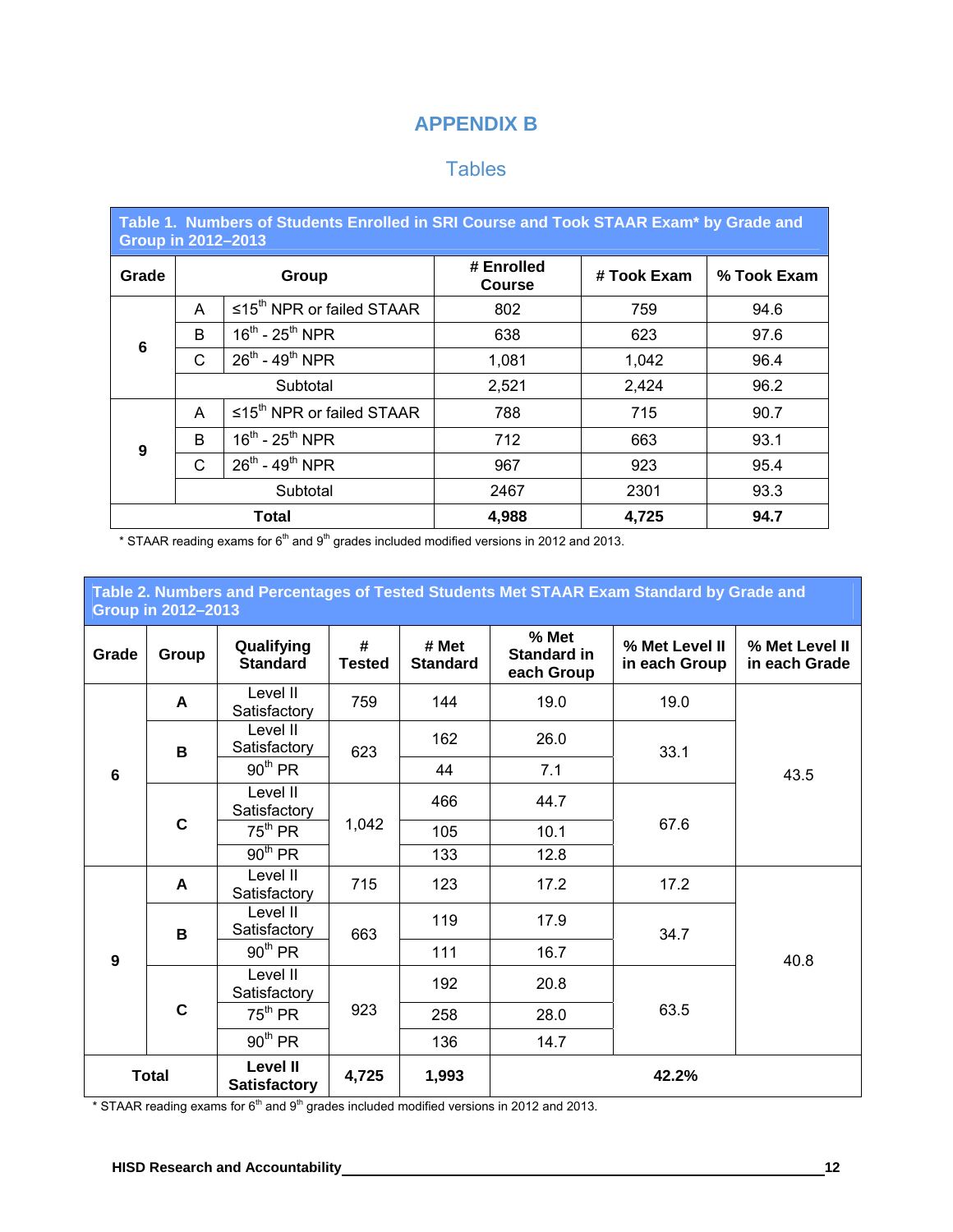#### **Table 3: Improvements of Student Performance in STAAR Reading Test\* by Group and Grade from 2012 to 2013**

| TIVIII AVIA IV AVIJ |                       |       |             |                        |     |             |
|---------------------|-----------------------|-------|-------------|------------------------|-----|-------------|
|                     | $6th$ Grade           |       |             | $9th$ Grade            |     |             |
| Group               | <b>STAAR Measures</b> | N     | <b>Mean</b> | <b>STAAR Measures</b>  | N   | <b>Mean</b> |
|                     | 2013 Grade 6 Reading  |       | 1429.08     | 2013 English I Reading |     | 1686.71     |
| A                   | 2012 Grade 5 Reading  | 622   | 1393.61     | 2012 Grade 8 Reading   | 603 | 1517.39     |
|                     | <b>Progress</b>       |       | 35.47       | Progress               |     | 169.32      |
|                     | 2013 Grade 6 Reading  |       | 1475.45     | 2013 English I Reading |     | 1801.14     |
| B                   | 2012 Grade 5 Reading  | 605   | 1448.01     | 2012 Grade 8 Reading   | 645 | 1573.12     |
|                     | Progress              |       | 27.44       | Progress               |     | 228.02      |
|                     | 2013 Grade 6 Reading  |       | 1537.15     | 2013 English I Reading |     | 1898.97     |
| C                   | 2012 Grade 5 Reading  | 1,032 | 1501.94     | 2012 Grade 8 Reading   | 914 | 1622.73     |
|                     | <b>Progress</b>       |       | 35.21       | Progress               |     | 276.24      |

\* Only STAAR reading was included in this analysis.

### **Table 4: Comparison of Student Performance in the 6th Grade STAAR Reading Test\* by Group between 2012 and 2013**  Group | Variable | N | Mean | Std. Err. | t | P-Value **A**  2013 STAAR Scale Score | 622 | 1429.08 | 2.86 2012 STAAR Scale Score | 622 | 1393.61 | 2.99 | 10.18 | 0.0000

|    | <b>Difference</b>      | 622   | 35.47   | 3.49 |       |        |
|----|------------------------|-------|---------|------|-------|--------|
|    | 2013 STAAR Scale Score | 605   | 1475.45 | 2.95 |       |        |
| B  | 2012 STAAR Scale Score | 605   | 1448.01 | 2.68 | 8.58  | 0.0000 |
|    | <b>Difference</b>      | 605   | 27.44   | 3.20 |       |        |
|    | 2013 STAAR Scale Score | 1,032 | 1537.15 | 2.52 |       |        |
| C. | 2012 STAAR Scale Score | 1,032 | 1501.94 | 2.36 | 13.27 | 0.0000 |
|    | <b>Difference</b>      | 1,032 | 35.21   | 2.65 |       |        |

\* Only STAAR reading was included in this analysis.

# **Table 5: Crosstable in STAAR Reading Test between 2012 and 2013 by Grade**

| Grade | 2012                  |               | 2013               |                           |  |  |
|-------|-----------------------|---------------|--------------------|---------------------------|--|--|
|       | <b>STAAR Level II</b> |               | Met STAAR Level II | Met State Progress Target |  |  |
|       | Met                   | 1,279(54.8%)  | 820(64.1%)         | 428(33.5%)                |  |  |
| 6     | Not Meet              | 1,057(45.2%)  | 199(18.8%)         | 563(53.3%)                |  |  |
|       | Total                 | 2,336(100.0%) | 1,019(43.6%)       | 991(42.4%)                |  |  |
|       | Met                   | 1,307(59.0%)  | 756(57.8%)         | 469(35.9%)                |  |  |
| 9     | Not Meet              | 909(41.0%)    | 161(17.7%)         | 233(25.6%)                |  |  |
|       | Total                 | 2,216(100.0%) | $917(41.4\%)$      | 702(31.7%)                |  |  |

 $*$  The analyses of STAAR reading tests for  $6<sup>th</sup>$  and  $9<sup>th</sup>$  grades included modified versions in 2012 and 2013.